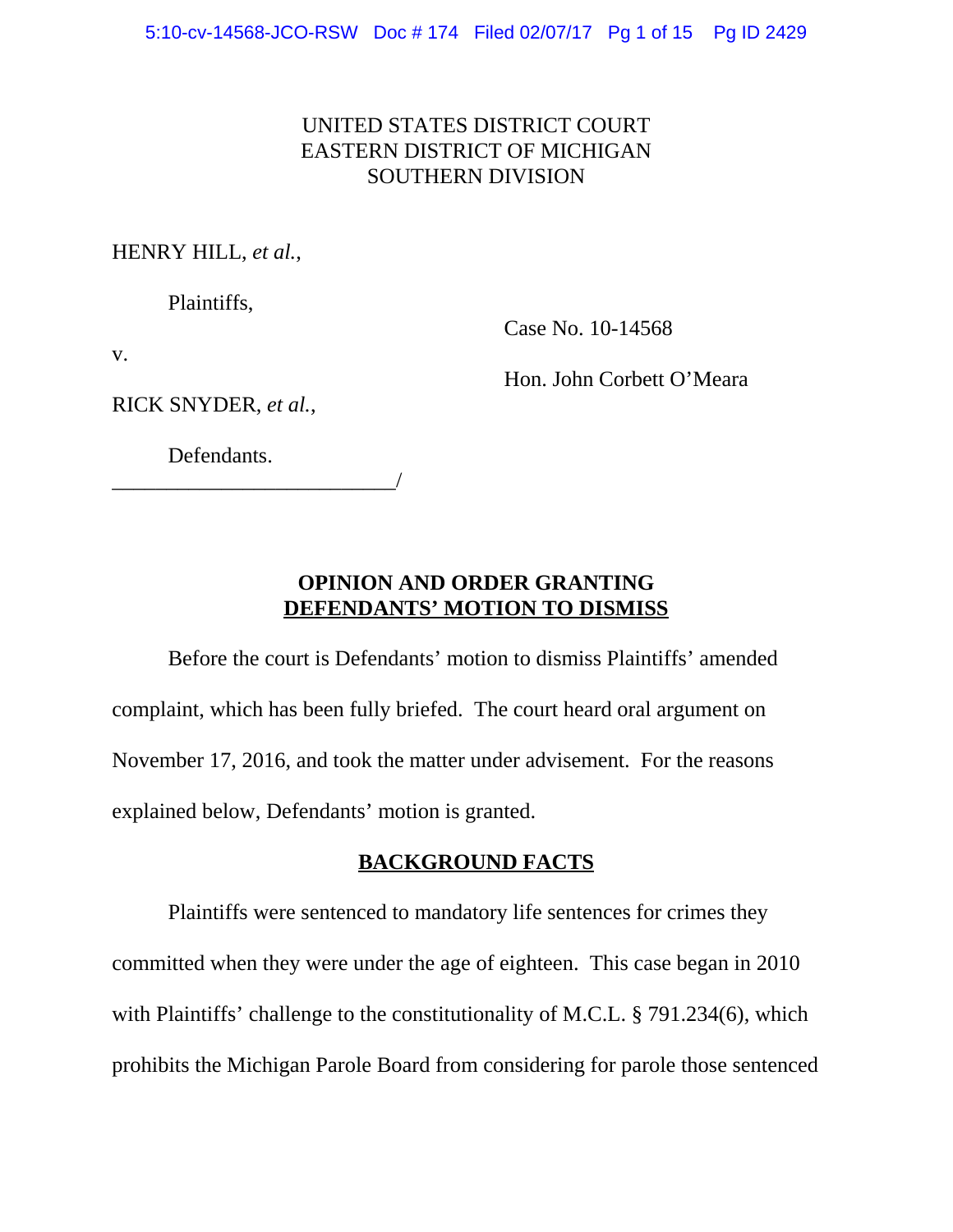to life in prison for first-degree murder. The court determined that § 791.234(6) was unconstitutional as applied to juveniles who had received mandatory life sentences and who were rendered ineligible for parole consideration. See Doc. 62 (January 30, 2013 Order). The court found § 791.234(6) ran afoul of Miller v. Alabama, 132 S.Ct. 2455 (2012), in which the Supreme Court held that mandatory life-without-parole sentences for juveniles violated the Eighth Amendment's prohibition against cruel and unusual punishment. Although Miller did not categorically ban life-without-parole sentences for juveniles, it declared that juveniles are entitled to individualized consideration of the mitigating and transient qualities of youth before the imposition of such a sentence. Id. at 2464-69.

After this court declared M.C.L. § 791.234(6) unconstitutional as applied to juveniles, it sought additional briefing from the parties regarding the appropriate remedy. On November 26, 2013, the court ordered immediate compliance with Miller and required Plaintiffs to be given parole consideration. Defendants appealed, and the Sixth Circuit stayed the court's November 26, 2013 order pending appeal.

In 2014 – while this case was on appeal – the Michigan Legislature passed a statute in response to Miller. See M.C.L. §§ 769.25, 769.25a. Section 769.25a provides for resentencing – rather than parole consideration – in the event Miller

-2-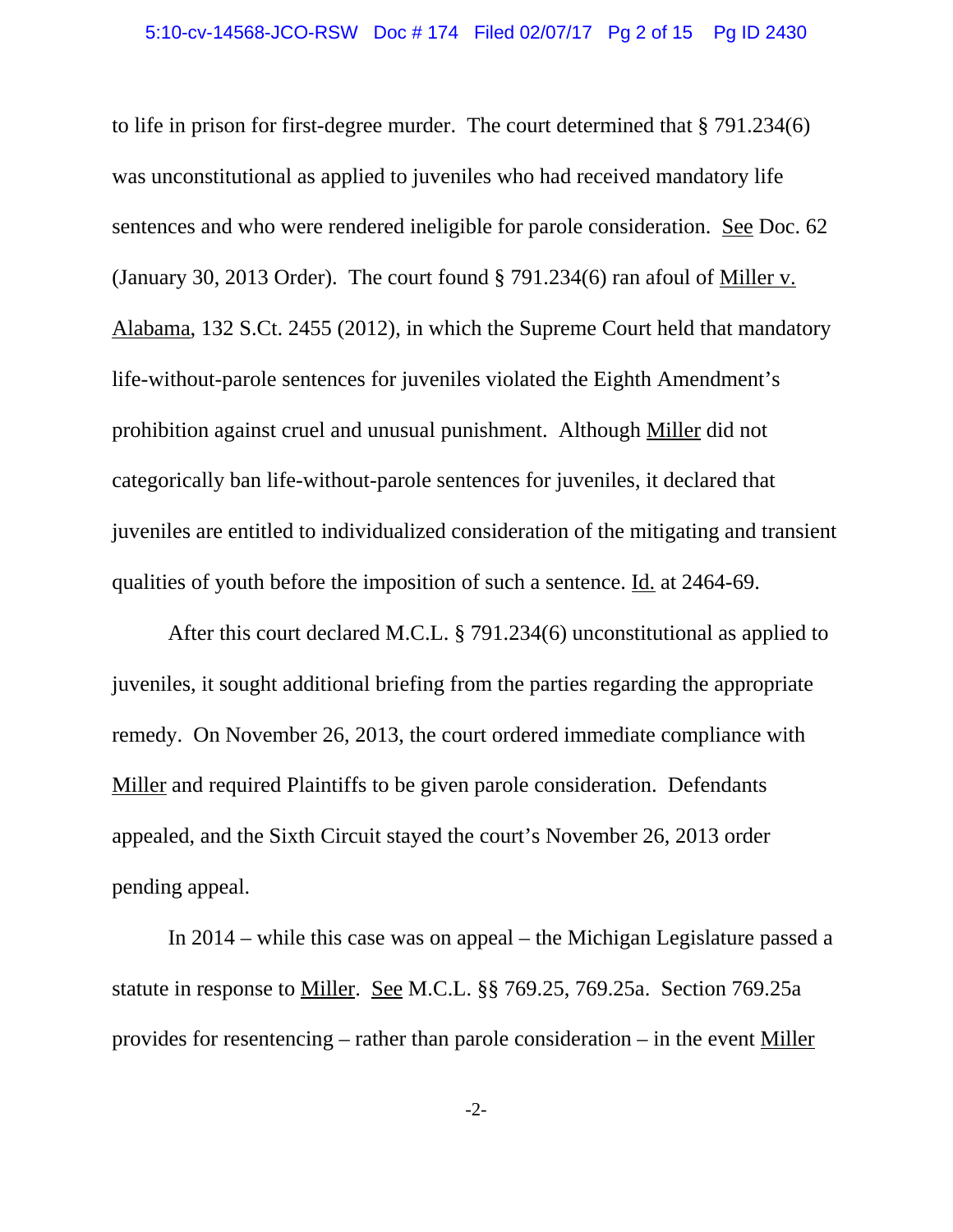was determined to apply retroactively (to the Plaintiffs):

If the state supreme court or the United States supreme court finds that the decision of the United States supreme court in *Miller v. Alabama* . . . applies retroactively to all defendants who were under the age of 18 at the time of their crimes, and that decision is final for appellate purposes, the determination of whether a sentence of imprisonment for [first-degree murder] shall be imprisonment for life without parole eligibility or a term of years as set forth in section 25(9) of this chapter shall be made by the sentencing judge or his or her successor as provided in this section.

### Id.

The statute allows prosecuting attorneys to file motions requesting that juvenile offenders be given life-without-parole sentences. (With respect to Plaintiffs, the deadline for filing these motions was August 24, 2016.)<sup>1</sup> The defendant is then entitled to a resentencing hearing, at which "the court shall consider the factors listed in Miller v. Alabama . . . and may consider any other criteria relevant to its decision, including the individual's record while incarcerated." M.C.L. § 769.25(6). At the hearing, "the court shall specify on the record the aggravating and mitigating circumstances considered by the court and

 $1$ <sup>1</sup> The statute provides prosecutors with 180 days after the "date the supreme" court's decision [finding Miller retroactive] becomes final." The Court found Miller to be retroactive in Montgomery v. Louisiana, 136 S.Ct. 71 (2016). The mandate in Montgomery was entered on February 26, 2016, triggering the beginning of the 180-day period.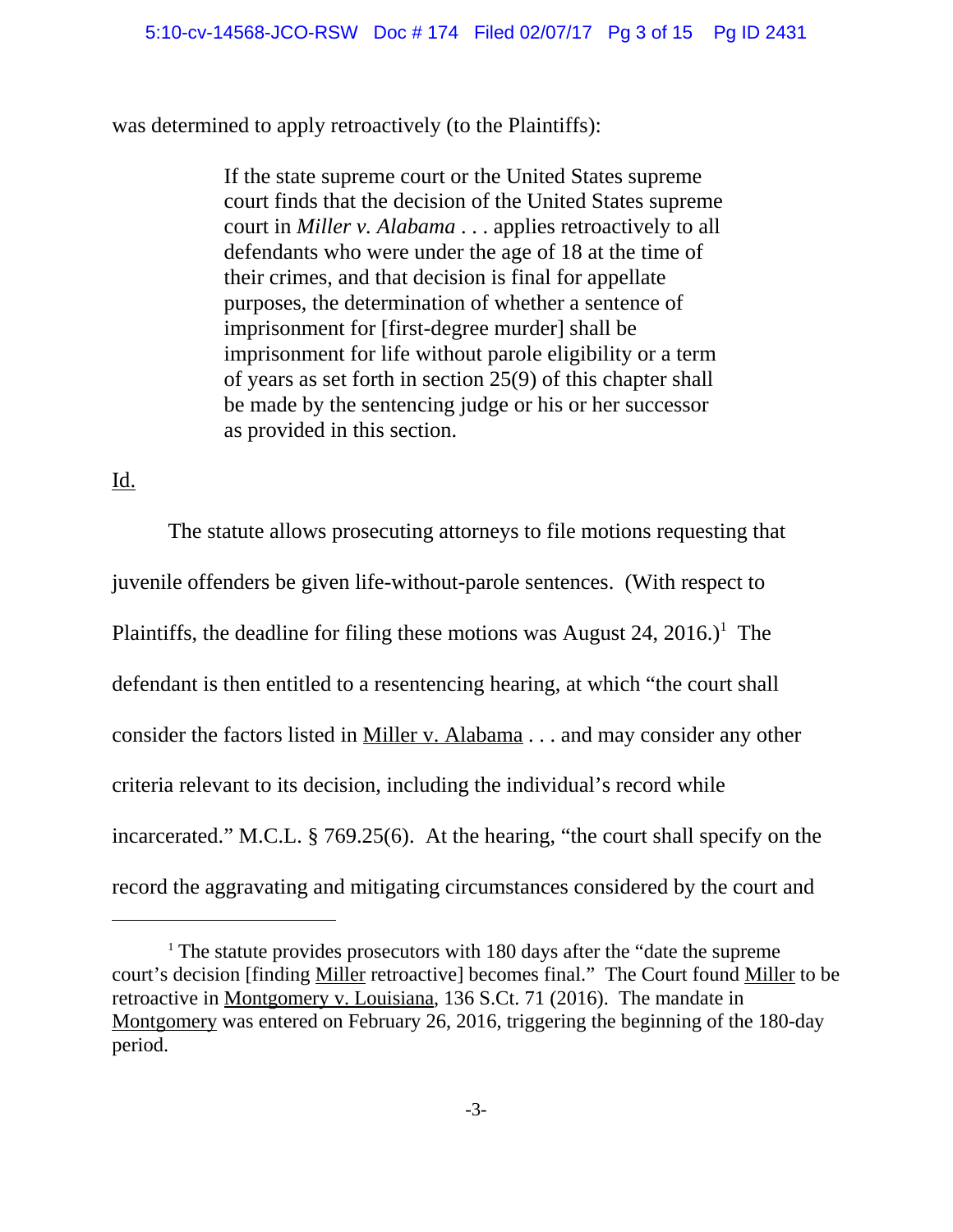#### 5:10-cv-14568-JCO-RSW Doc # 174 Filed 02/07/17 Pg 4 of 15 Pg ID 2432

the court's reasons supporting the sentence imposed. The court may consider evidence presented at trial together with any evidence presented at the sentencing." M.C.L. § 769.25(7).

In a recent decision, the Michigan Court of Appeals emphasized its understanding of Miller and cautioned that "when sentencing a juvenile offender, a trial court must begin with the understanding that, in all but the rarest of circumstances, a life-without-parole sentence will be disproportionate for the juvenile offender at issue. Thus, a sentencing court must begin its analysis with the understanding that life-without-parole is, unequivocally, only appropriate in rare cases." People v. Hyatt, \_\_ N. W.2d \_\_, 2016 WL 3941269 (Mich. App. July 21, 2016). The court further noted that appellate courts should "conduct a searching inquiry and view as inherently suspect any life-without-parole sentence imposed on a juvenile offender under MCL 769.25." Id.

If the prosecutor decides not to seek a life-without-parole sentence, "the court shall sentence the individual to a term of imprisonment for which the maximum term shall be 60 years and the minimum term shall be not less than 25 years or more than 40 years." M.C.L. § 769.25a(4)(c).

In January 2016, the Supreme Court held in Montgomery v. Louisiana, 136 S.Ct. 718 (2016) that Miller was retroactive and that mandatory life-without-parole

-4-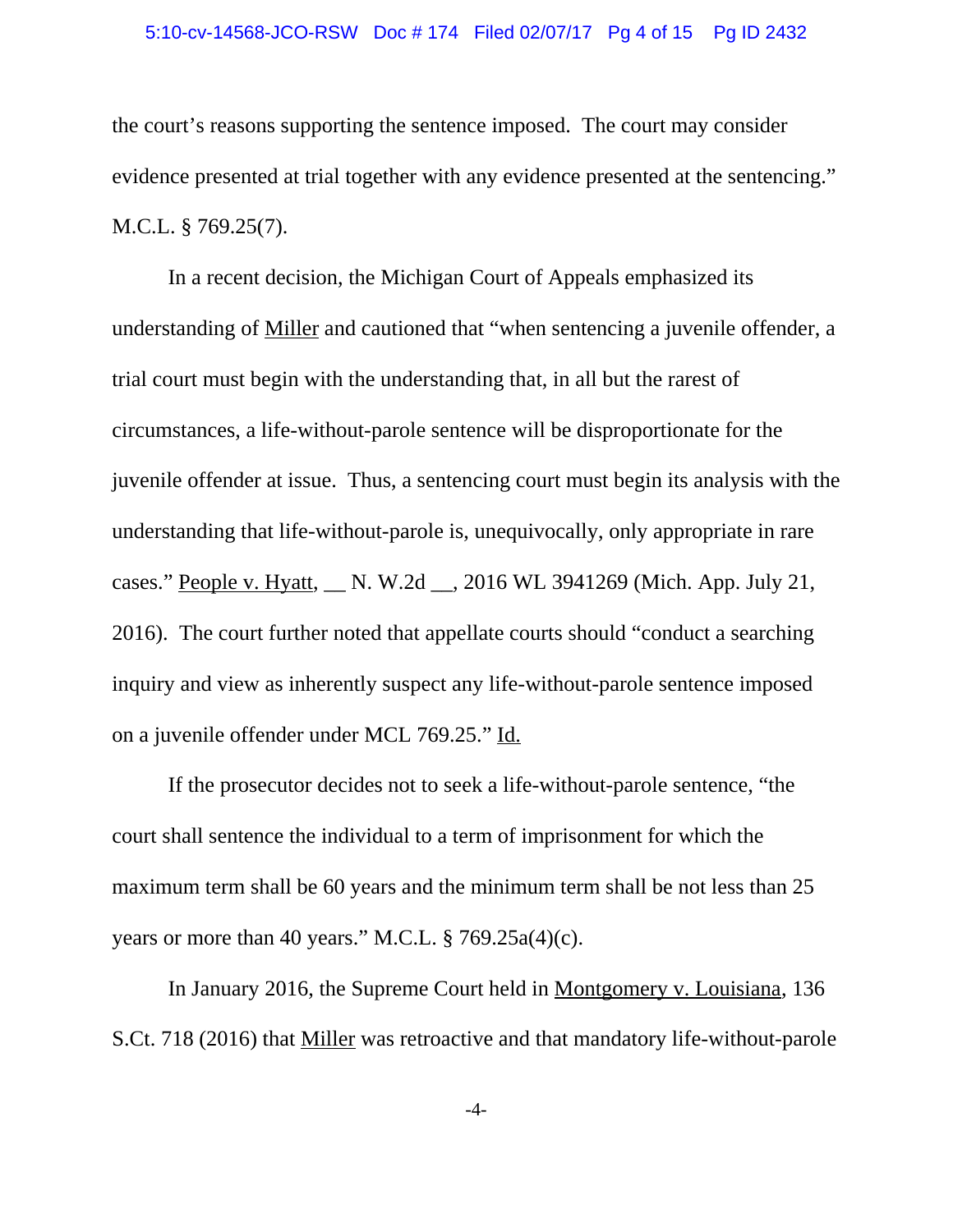sentences that became final prior to <u>Miller</u> (like those imposed upon Plaintiffs) were void. Montgomery, 136 S.Ct. at 731, 733-34 ("There is no grandfather clause that permits States to enforce punishments the Constitution forbids.").

After the enactment of M.C.L. §§ 769.25 and 769.25a, and the Montgomery decision, the Sixth Circuit decided the appeal of this court's orders in this case. On May 11, 2016, the Sixth Circuit found that the significant changes that had occurred in the legal landscape during the pendency of the appeal required remand:

> After careful consideration of the substantive issues at stake, the current procedural posture of the case, and the significant intervening legal changes described above, we vacate the district court's challenged orders and remand with instructions to provide the parties leave to amend their pleadings and to supplement the record as needed, particularly with respect to the current statutory scheme governing plaintiffs' sentences and eligibility for parole. We vacate the court's prior orders to enable the court to address remedies in the context of the new legal landscape and because it is necessary in light of our instructions to allow the parties leave to amend the pleadings.

Hill v. Snyder, 821 F.3d. 763, 771 (6<sup>th</sup> Cir. 2016).

After remand, Plaintiffs amended their complaint to challenge the constitutionality of M.C.L. §§ 769.25 and 25a under the Eighth Amendment, among other claims. Plaintiffs also filed a motion for a temporary restraining order/preliminary injunction, requesting that the court stop state prosecutors from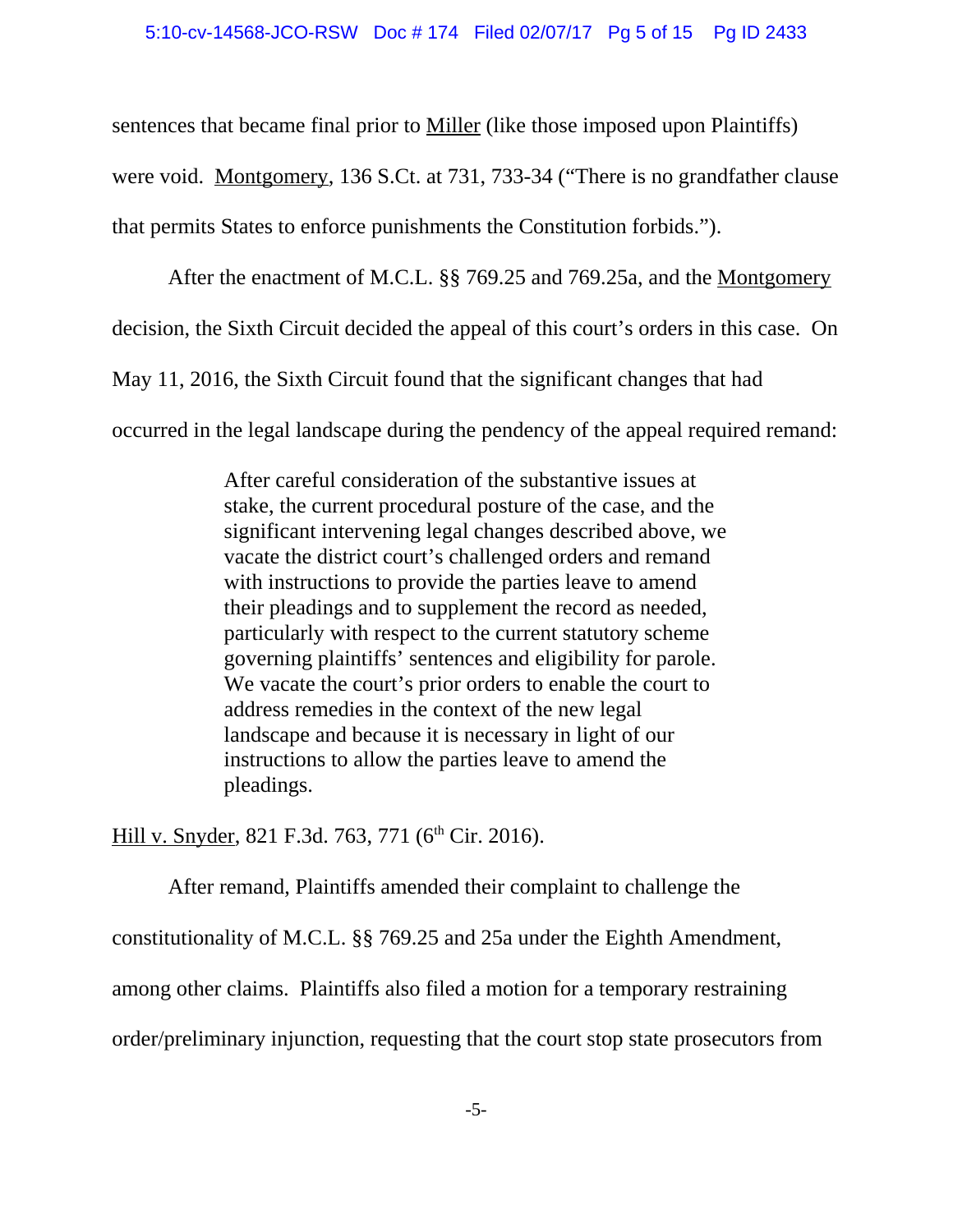seeking life-without-parole sentences in their cases, consistent with the court's previous orders granting Plaintiffs parole eligibility. The court granted the TRO, setting a hearing date for the preliminary injunction for July 28, 2016. Defendants appealed and the Sixth Circuit reversed, noting that the TRO relied upon this court's previous orders, which were all vacated by the Sixth Circuit on May 11, 2016.

Acknowledging the Sixth Circuit's decision, Plaintiffs based their injunction motion on the new claims raised in their amended complaint, rather than the court's previous orders. Plaintiffs sought a determination that the life-withoutparole resentencing statute (§ 769.25a) would subject them to unconstitutional punishment. Plaintiffs urged the court to enjoin state prosecutors from seeking life-without-parole sentences pursuant to § 769.25a.

This court denied Plaintiffs motion for preliminary injunction because it determined that Plaintiffs were unlikely to succeed on the merits of their claims. See Docket No. 158. The court found that Plaintiffs could not challenge the constitutionality of their sentences (which they have not yet received) because such a challenge would run afoul of Heck v. Humphrey, 512 U.S. 477 (1994). "The Supreme Court has made clear that a 'prisoner in state custody cannot use a § 1983 action to challenge "the fact or duration of his confinement." He must seek federal

-6-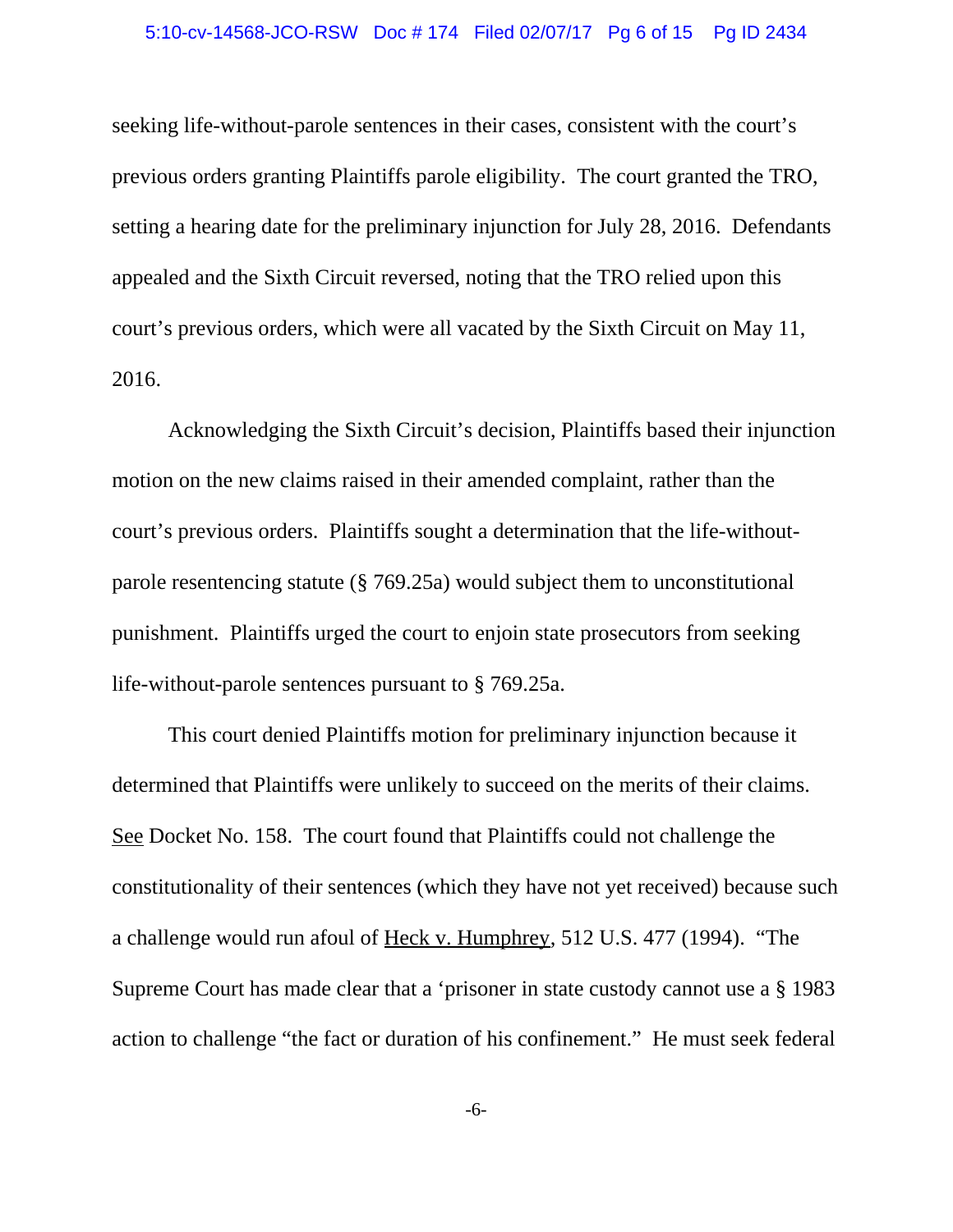habeas corpus relief (or appropriate state relief) instead.'" Opinion and Order Denying Plaintiffs' Motion for Preliminary Injunction at 9, Docket No. 158.

Defendants seek dismissal of Plaintiffs' amended complaint, which alleges the following causes of action: Count I, challenging the constitutionality of M.C.L. 791.234(6) (parole statute) under the Eighth and Fourteenth Amendments; Count II, challenging the constitutionality of M.C.L. 750.316, 769.25, 769.25a, and 791.234 under the Eighth Amendment because this scheme subjects Plaintiffs to sentences of life imprisonment without parole; Count III (voluntarily dismissed); Count IV, challenging constitutionality of M.C.L. 750.316, 769.25, 769.25a because the maximum 60 year sentence is the equivalent of life in prison; Count V, challenging 769.25a under the Ex Post Facto Clause because it deprives Plaintiffs of good-time credits on time served; Count VI, challenging Defendants' failure to provide Plaintiffs with access to programming, education, training, and rehabilitation opportunities under the Eighth and Fourteenth Amendments; and Count VII (voluntarily dismissed).

### **LAW AND ANALYSIS**

## **I. Count I**

In Count I, Plaintiffs reassert their claim that the parole statute, M.C.L. 791.234(6), is unconstitutional "because it deprives Plaintiffs punished with a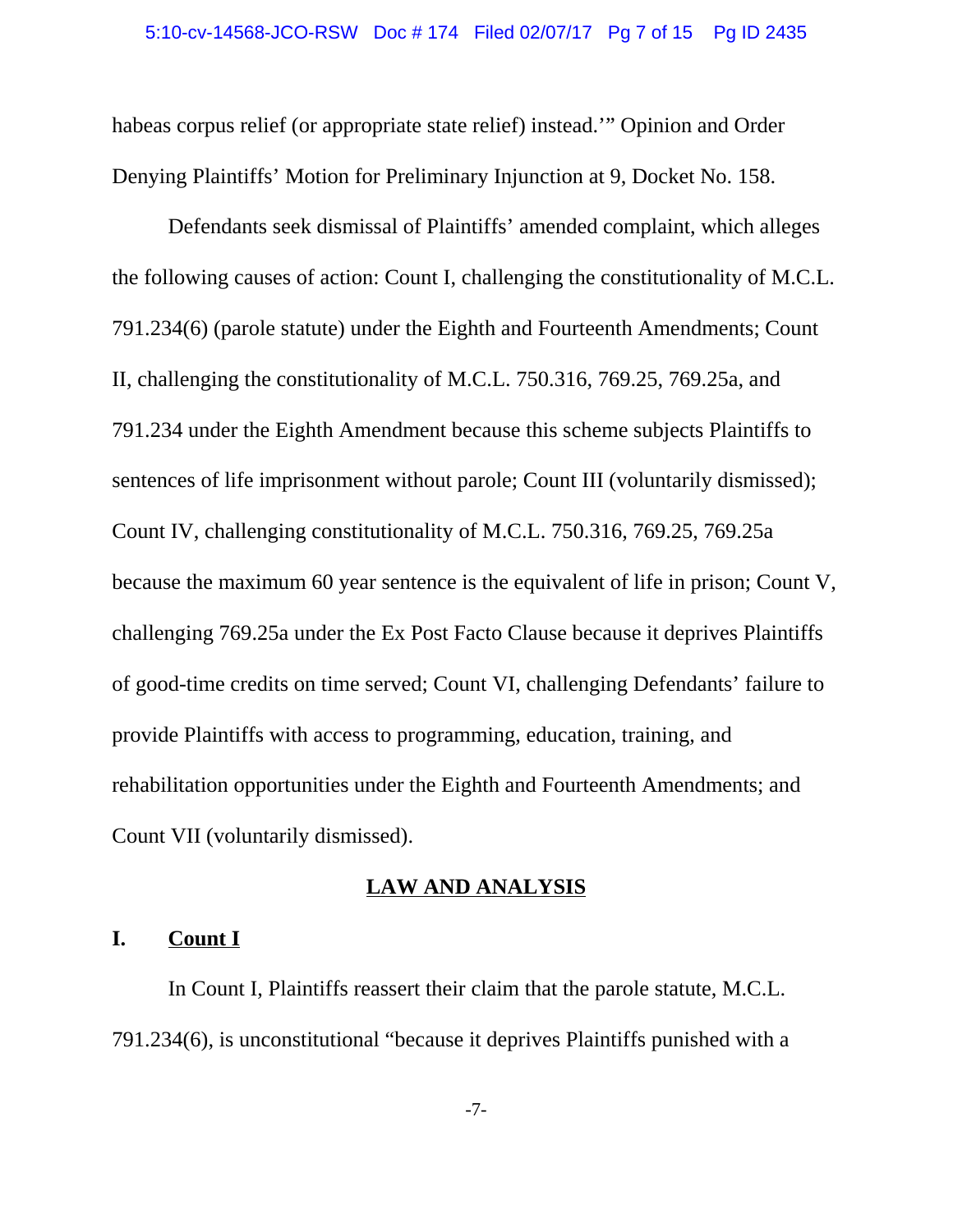mandatory sentence of life imprisonment to a meaningful opportunity to obtain release based upon their demonstrated maturity and rehabilitation." On January 30, 2013, this court found M.C.L. 791.234(6) to be unconstitutional under Miller v. Alabama, 132 S.Ct. 2455 (2012), which declared that mandatory life without parole sentencing schemes for juveniles violated the Eighth Amendment. Since that decision, the legal context has changed significantly: the Michigan Legislature has eliminated mandatory life without parole sentences for juveniles in compliance with Miller; the Supreme Court has determined that Miller is retroactive and that mandatory life-without-parole sentences that became final prior to Miller (like those imposed upon Plaintiffs) are void; Plaintiffs have amended their complaint to challenge the new sentencing scheme; and Plaintiffs' criminal cases have been reopened and they now await resentencing pursuant to M.C.L. 769.25a.

Most significantly with respect to Count I, M.C.L. 791.234(6) no longer applies to Plaintiffs. The statute provides that individuals sentenced to life imprisonment for certain offenses (including first degree murder) are not eligible for parole. By operation of M.C.L. 769.25 and 769.25a, however, a juvenile's eligibility for parole is not determined by M.C.L. 791.234(6), but the sentencing judge. Because M.C.L. 791.234(6) no longer applies to Plaintiffs, their challenge to it is moot. See Lewis v. Cont'l Bank Corp., 494 U.S. 472, 477-78 (1990);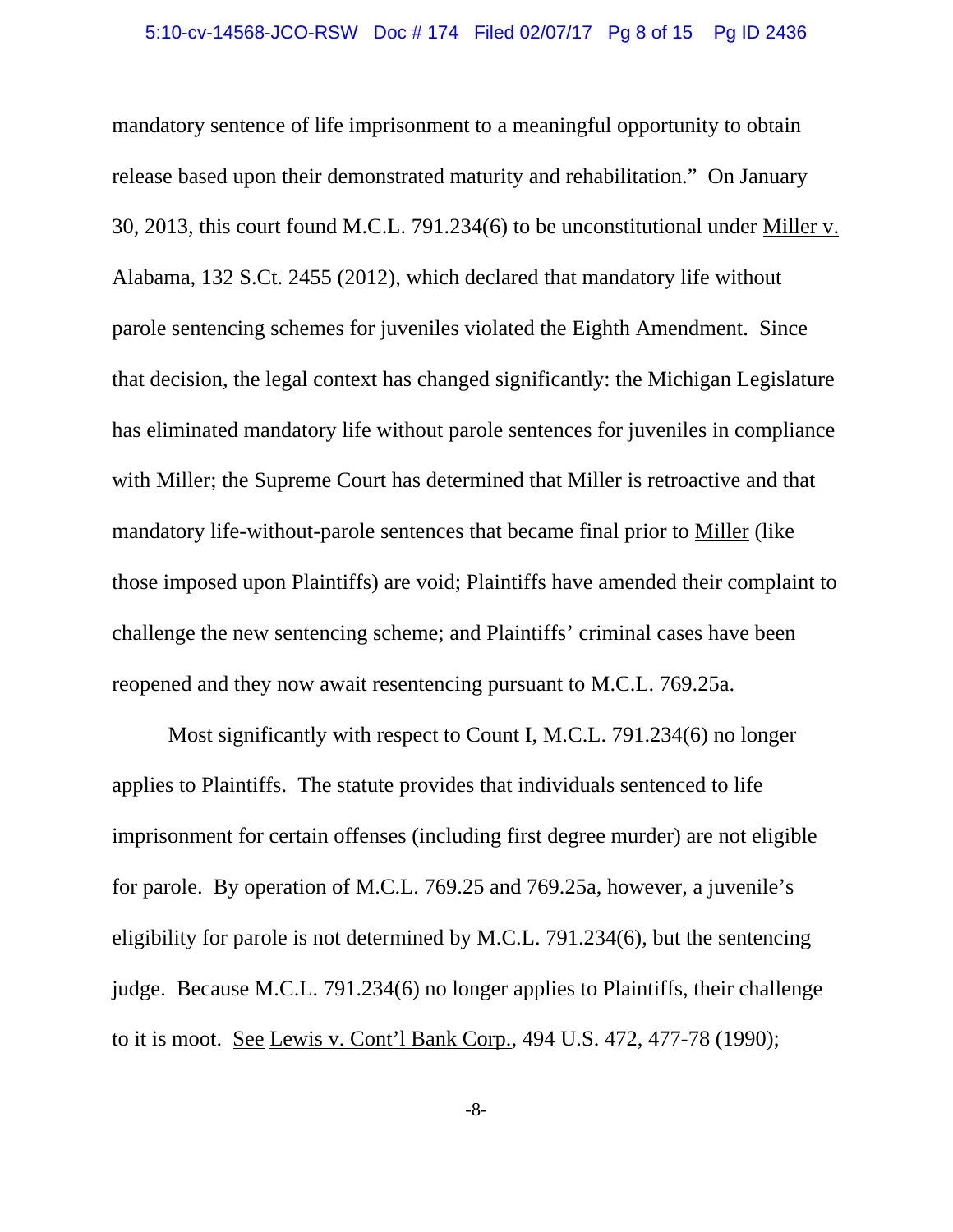McPherson v. Michigan High School Athletic Assn., 119 F.3d 453, 458 ( $6<sup>th</sup>$  Cir. 1997) ("The test for mootness is whether the relief sought would, if granted, make a difference in the legal interests of the parties."). The court will dismiss Count I.

### **II. Counts II and IV**

In Counts II and IV, Plaintiffs challenge the constitutionality of the sentencing scheme set forth in M.C.L. 769.25 and 769.25a. In Count II, Plaintiffs contend that a life without parole sentence for juveniles categorically violates the Eighth Amendment. In Count IV, Plaintiffs contend that the maximum sentence provided in the statute  $-60$  years  $-$  is the equivalent of life in prison and violates the Eighth and Fourteenth Amendments. In other words, Plaintiffs challenge their impending sentences.

Plaintiffs' challenge to the validity of their impending sentences is untenable in this procedural context. As this court has ruled, Plaintiffs' challenge to the sentencing scheme "oversteps the boundary – so carefully drawn in the original complaint – between cases Plaintiffs may bring pursuant to § 1983 and those they may not. The Supreme Court has made clear that a "prisoner in state custody cannot use a § 1983 action to challenge 'the fact or duration of his confinement.' He must seek federal habeas corpus relief (or appropriate state relief) instead." Wilkinson, 544 U.S. at 78 (citations omitted)." Opinion and Order Denying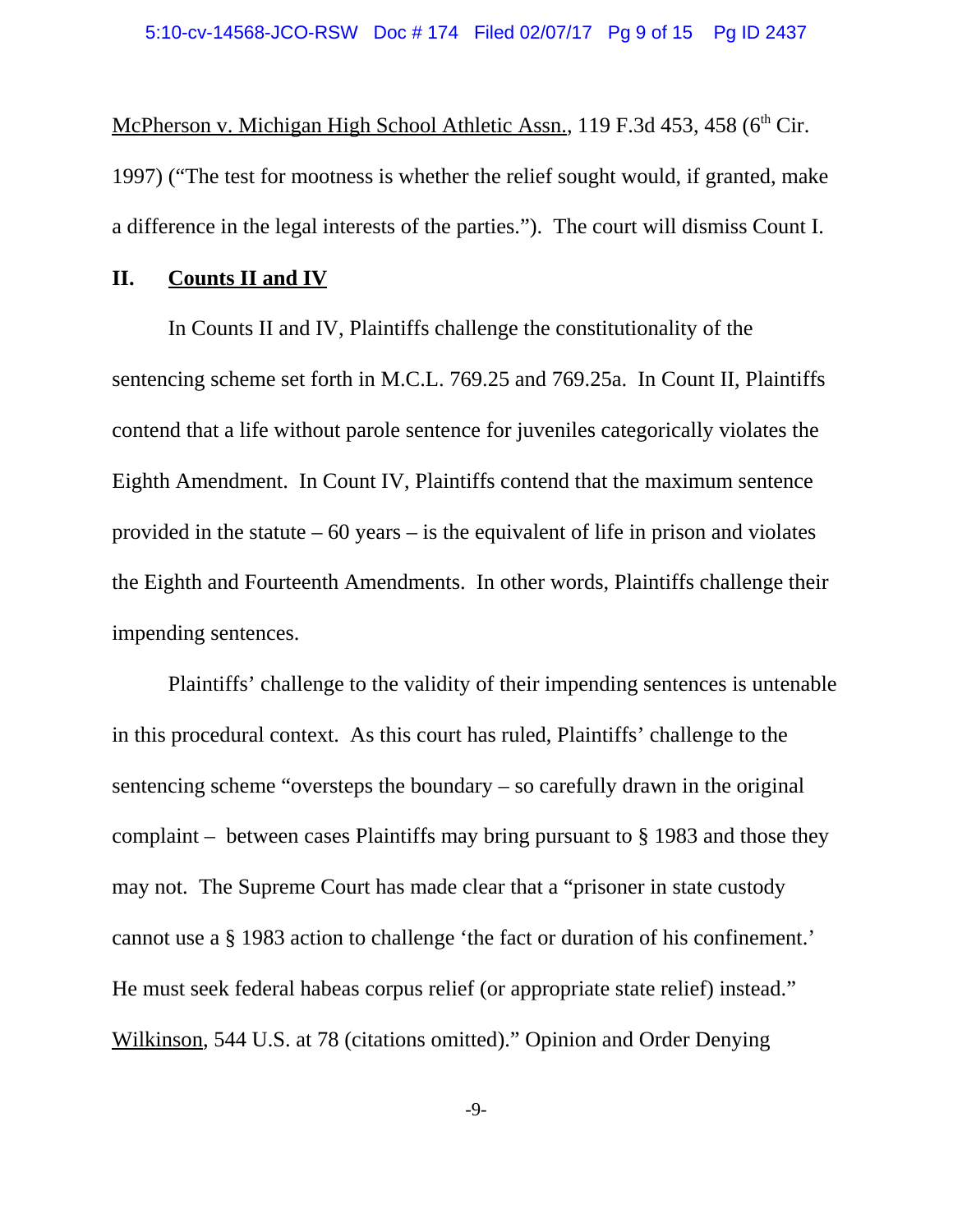Plaintiffs' Motion for Preliminary Injunction at 8-9 (Docket No. 158). See also Heck v. Humphrey, 512 U.S. 477 (1994). Indeed, the cases Plaintiffs cite for the proposition that juvenile sentencing or parole schemes are unconstitutional are cases brought under direct, collateral, or habeas review, not 42 U.S.C. § 1983. See Miller, 132 S.Ct. 2455 (2012); Montgomery, 136 S.Ct. 718 (2016); LeBlanc v. Mathena, F.3d , 2016 WL 6652438 (4<sup>th</sup> Cir. Nov. 10, 2016); Songster v. Beard, \_\_ F. Supp. 3d \_\_, 2016 WL 4379233 (E.D. Pa. Aug. 17, 2016); Atwell v. State, 197 So.3d 1040 (Fla. 2016).

In addition, given that Plaintiffs' criminal cases have been reopened and that they are awaiting resentencing, this court must abstain from exercising jurisdiction over Plaintiffs' claims under Younger v. Harris, 401 U.S. 37, 41 (1971). Pursuant to Younger, there is a "strong federal policy against federal-court interference with pending state judicial proceedings absent extraordinary circumstances." Middlesex Cty. Ethics Comm. v. Garden State Bar Ass'n, 457 U.S. 423, 431 (1982). "There are three requirements for proper invocation of *Younger* abstention: '(1) there must be on-going state judicial proceedings; (2) those proceedings must implicate important state interests; and (3) there must be an adequate opportunity in the state proceedings to raise constitutional challenges.'" Squire v. Coughlan, 469 F.3d 551, 555 ( $6<sup>th</sup>$  Cir. 2006) (citation omitted).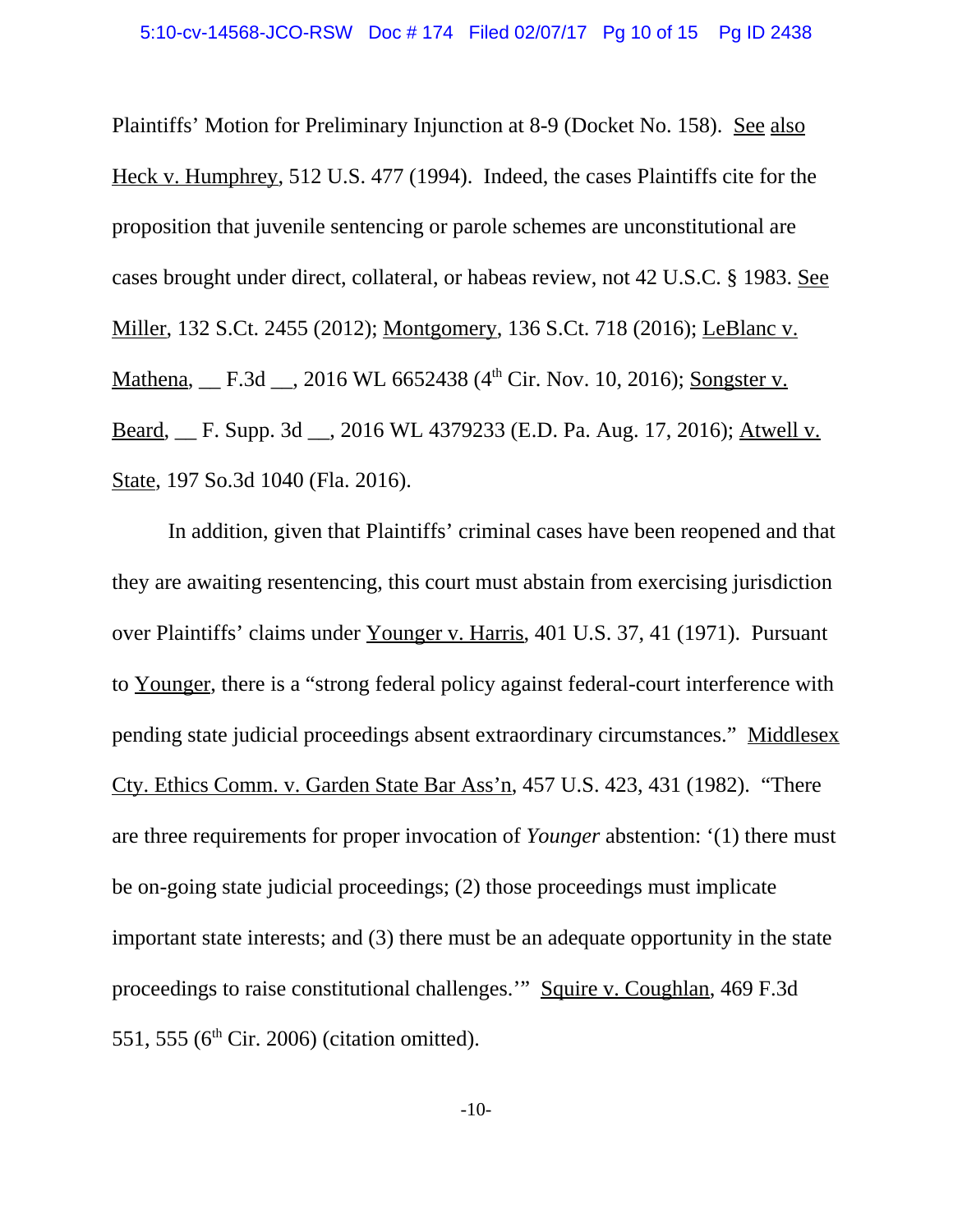These requirements are met here: Plaintiffs' state criminal proceedings have been reopened and they are awaiting resentencing; these proceedings clearly implicate the important state interest of enforcing its criminal laws; and Plaintiffs have an adequate opportunity to challenge the constitutionality of their sentences at their sentencing hearings and on appeal. Accordingly, this court must abstain from interfering with the pending state criminal proceedings. "So long as the constitutional claims of respondents can be determined in the state proceedings and so long as there is no showing of bad faith, harassment, or some other extraordinary circumstance that would make abstention inappropriate, the federal courts should abstain." Middlesex Cty., 457 U.S. at 435. Plaintiffs have not made a showing of bad faith, harassment, or other extraordinary circumstance that would make abstention inappropriate.

Plaintiffs argue that Younger abstention should not apply because this case was pending long before Plaintiffs' criminal cases were reopened. However, Plaintiffs' challenge to the new sentencing scheme was first raised in their amended complaint on June 20, 2016; Plaintiffs' criminal cases were reopened in an effort to apply that new sentencing scheme in August 2016. The Supreme Court has held that "where state criminal proceedings are begun against the federal plaintiffs after the federal complaint is filed but before any proceedings of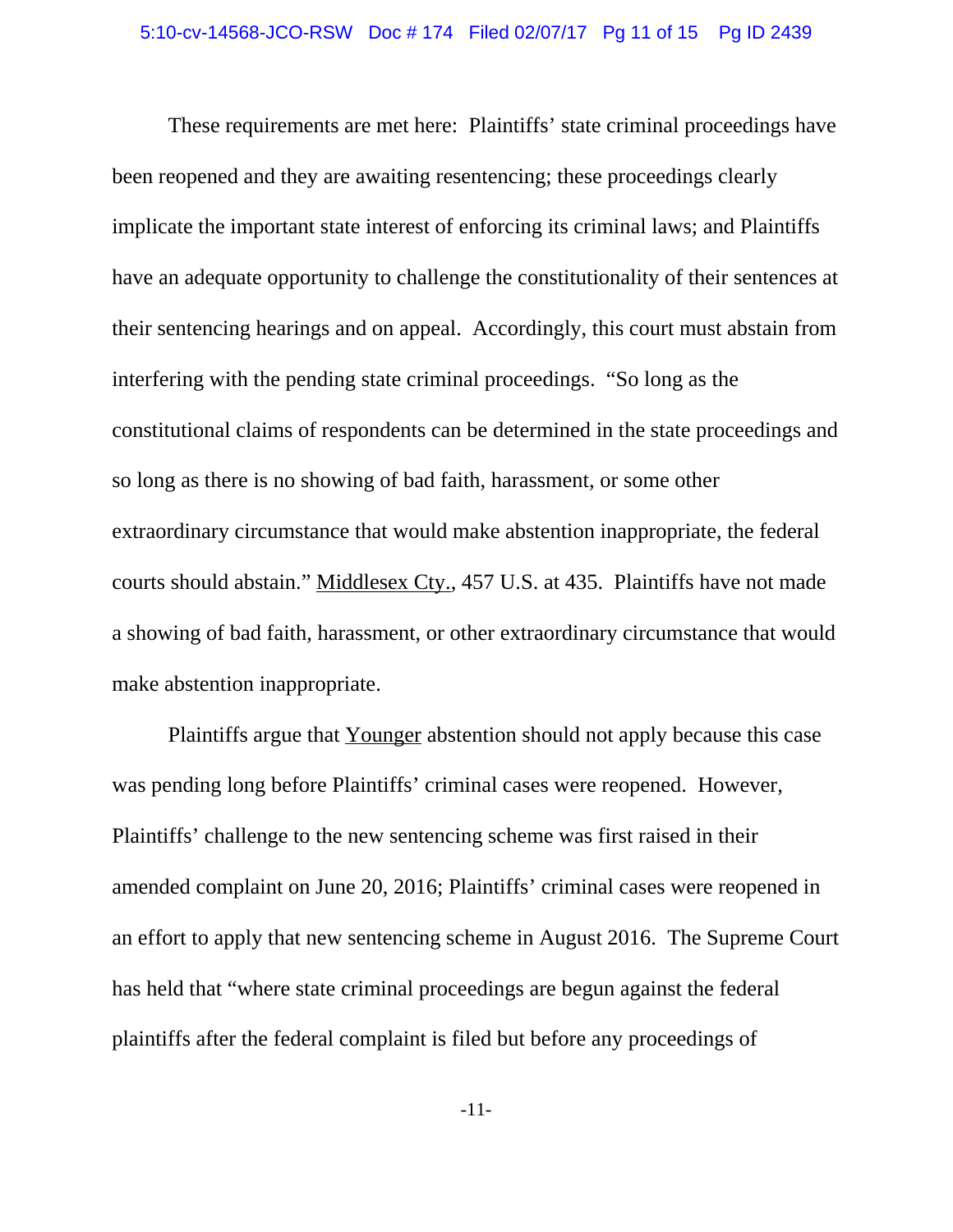substance on the merits have taken place in the federal court, the principles of Younger v. Harris should apply in full force." Hicks v. Miranda, 422 U.S. 332, 349 (1975). At this stage, no proceedings on the merits have taken place with respect to Plaintiffs' challenge to the new sentencing scheme; this is essentially a new case. Thus, Younger abstention is appropriate and the court will dismiss Counts II and IV.

# **III. Count V**

In Count V, Plaintiffs mount an Ex Post Facto challenge to M.C.L. 769.25a(6), which provides that defendants who are resentenced under the statute "shall be given credit for time already served, but shall not receive any good time credits, special good time credits, disciplinary credits, or any other credits that reduce the defendant's minimum or maximum sentence." The Ex Post Facto Clause prohibits states from enacting a law that "changes the punishment, and inflicts a greater punishment, than the law annexed to the crime, when committed." For a criminal law to be ex post facto, "it must be retrospective, that is, it must apply to events occurring before its enactment, and it must disadvantage the offender affected by it." Weaver v. Graham, 450 U.S. 24, 29 (1981). When these factors were met, the Supreme Court found the retroactive elimination of disciplinary credits violated the Ex Post Facto Clause. Weaver, 450 U.S. at 33.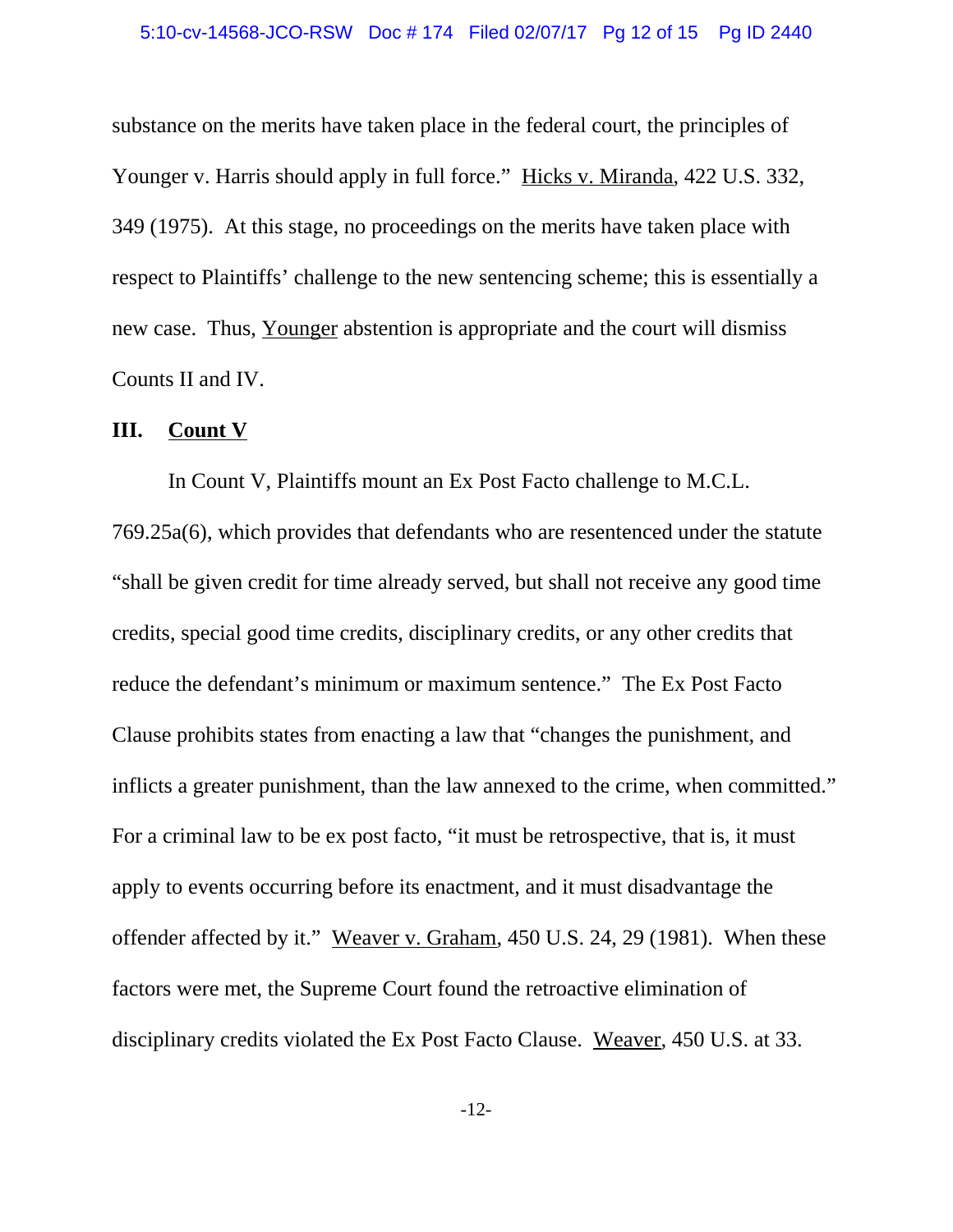Here, there is a dispute regarding whether Plaintiffs were ever eligible for good time or other credits that would reduce their sentences. Defendants argue that they were never eligible because they were convicted of an excluded offense – first degree murder. Plaintiffs contend that they were eligible and now will be disadvantaged by the elimination of these credits. Assuming Plaintiffs were eligible for good time credits, such credits would have been no use to them when they were serving life sentences without possibility of parole. Accordingly, they could not be disadvantaged by the elimination of credits that were of no benefit to them under the previous sentencing scheme. Because Plaintiffs cannot show that they are disadvantaged by M.C.L. 769.25a(6), the court will dismiss Count V on the merits.

#### **IV. Count VI**

In Count VI, Plaintiffs contend that the Eighth and Fourteenth Amendments require that they receive "a fair and meaningful opportunity for release, including a right to educational and other rehabilitative programming, necessary for them to demonstrate growth, maturity, and suitability for release." Compl. at ¶ 224. Plaintiffs state that Defendants have refused to provide access to programming, education, training, and rehabilitation opportunities in violation of the Eighth and Fourteenth Amendments.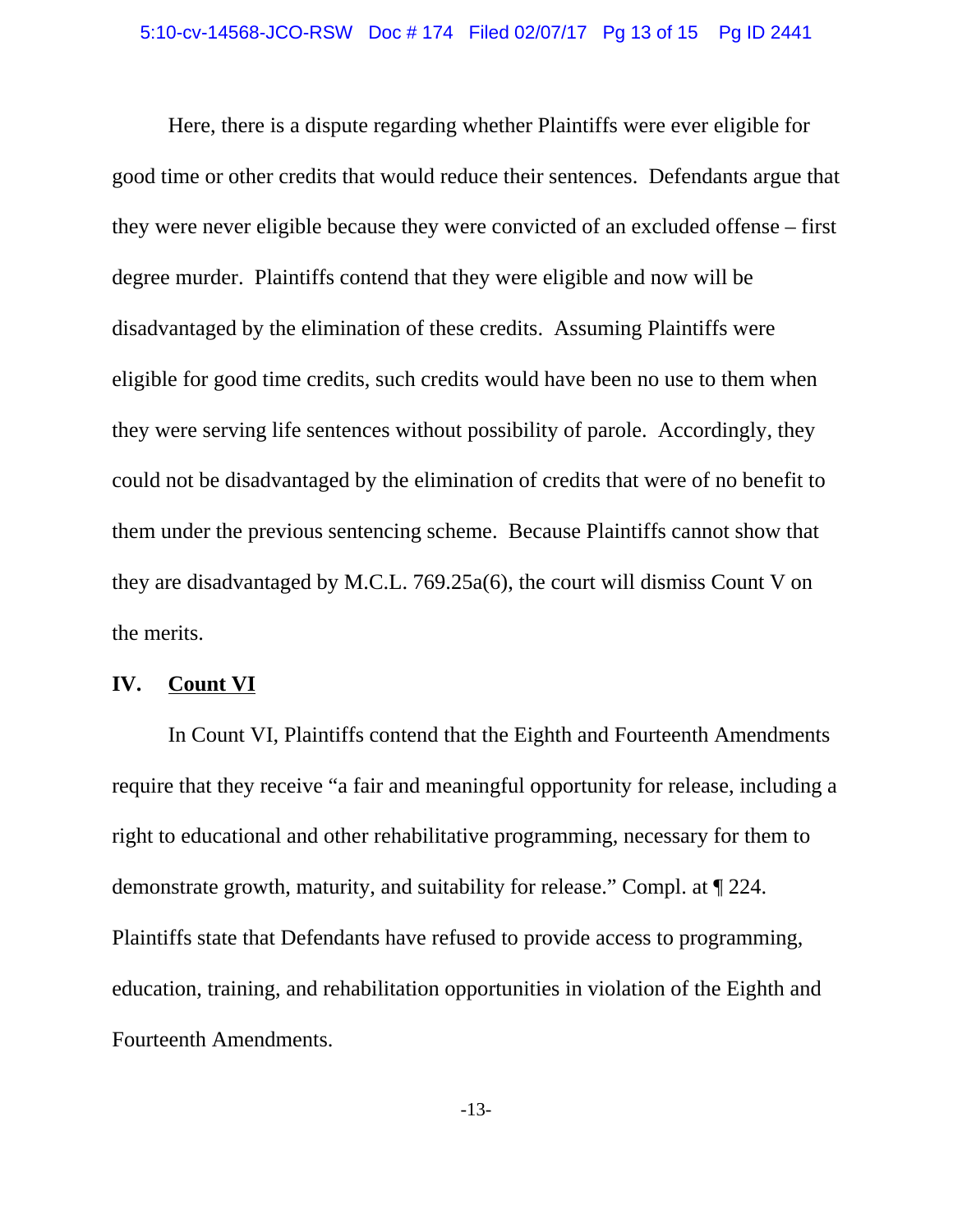As a general matter, the Michigan parole system does not create a liberty interest in parole. See Sweeton v. Brown, 27 F.3d 1162, 1164-65 ( $6<sup>th</sup>$  Cir. 1994) (en banc). Nor is there a constitutional right to programming or rehabilitation opportunities in prison. To the extent Plaintiffs' claim is characterized as seeking "a fair and meaningful opportunity for release," it implicates the constitutionality of their (impending) sentences, which is not cognizable in this court pursuant to Heck and Younger, as discussed above. The court will dismiss Count VI.

### **V. Conclusion**

The changes in the legal landscape that have occurred since the beginning of this case, although not cognizable here, should redound to Plaintiffs' benefit. Plaintiffs will receive individualized sentencing hearings in which the mitigating factors of youth will be considered for the first time. The Michigan Court of Appeals has directed that sentencing courts "must undertake a searching inquiry into the particular juvenile, as well as the particular offense" and that they "are to do more than pay mere lip service to the demands of *Miller.*" People v. Hyatt, \_\_ N.W.2d \_\_, 2016 WL 3941269 (Mich. App. July 21, 2016). At their sentencing hearings and upon appellate review, Plaintiffs will have the opportunity to fully present their constitutional claims, if necessary.